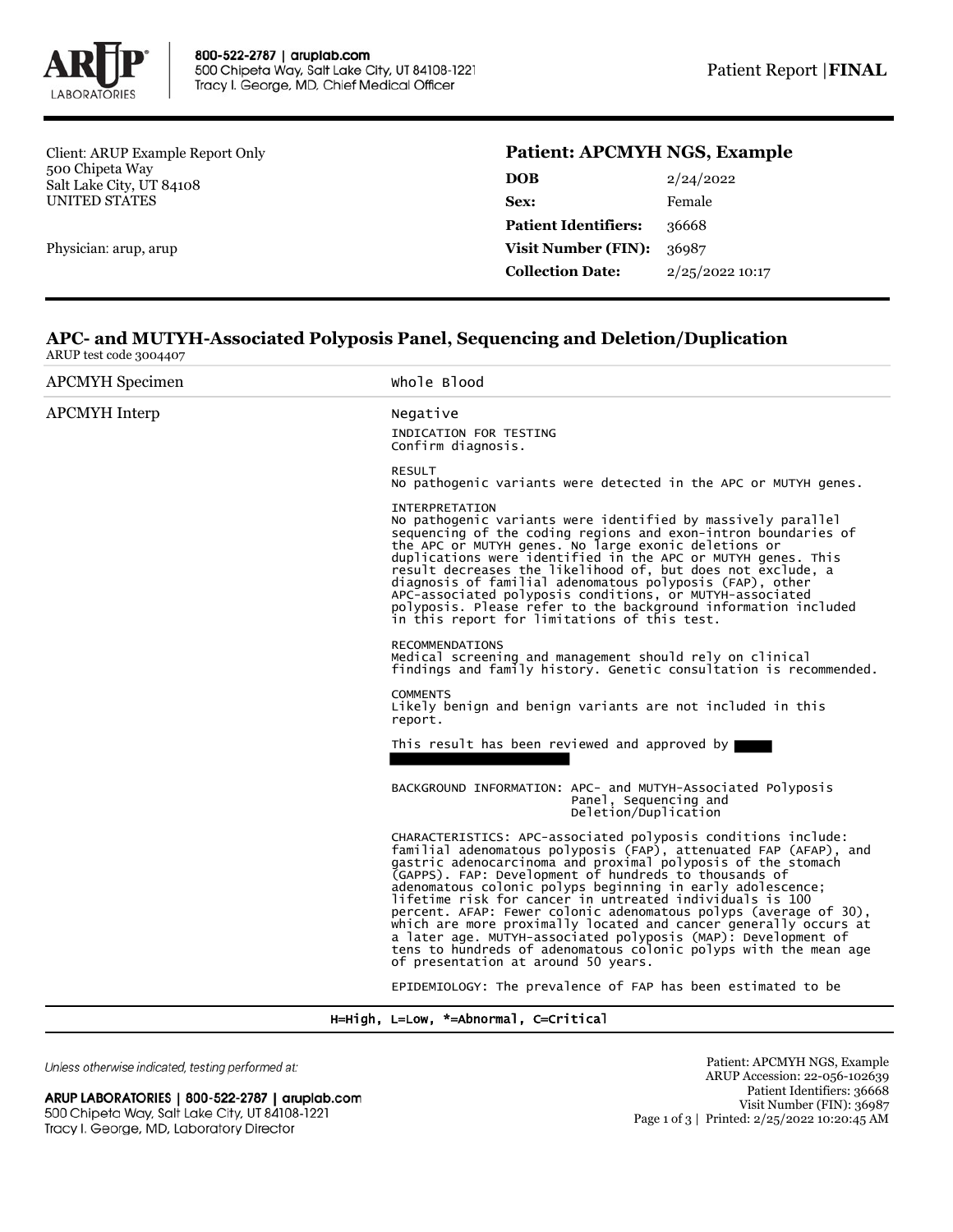

between 1 in 6,850 to 1 in 31,250 live births. Approximately 0.5<br>percent of colorectal cancer (CRC) cases are caused by FAP. The<br>prevalence of MAP is estimated to be between 1 in 20,000 to 1 in<br>60,000 individuals. MAP is e of all CRC.

CAUSE: A single pathogenic germline variant in the APC gene is causative for any one of the APC-associated polyposis conditions. Biallelic pathogenic germline variants in the MUTYH gene are causative for MAP.

INHERITANCE: FAP/APC-associated polyposis conditions: Autosomal dominant. MAP: Autosomal recessive.

PENETRANCE: 100 percent in untreated individuals with FAP. The penetrance of AFAP and MAP may be lower, and GAPPS is unknown.

CLINICAL SENSITIVITY: Approximately 93 percent for classic FAP and less than 30 percent for AFAP. Approximately 99 percent for MAP.

GENES TESTED: APC (NM\_000038, NM\_001127511 Exon 1b only), MUTYH (NM\_001128425)

METHODOLOGY: Probe hybridization-based capture of all coding exons and exon-intron junctions of the targeted genes, followed by massively parallel sequencing. Sanger sequencing was performed as necessary to fill in regions of low coverage and confirm reported variants. A proprietary bioinformatic algorithm<br>was used to detect large (single exon-level or larger) deletions<br>or duplications in the indicated genes. Large<br>deletions/duplications were confirmed using an for data analysis.

ANALYTICAL SENSITIVITY/SPECIFICITY: The analytical sensitivity is approximately 99 percent for single nucleotide variants<br>(SNVs) and greater than 93 percent for<br>insertions/duplications/deletions (Indels) from 1-10 base pairs<br>in size. Indels greater than 10 base pairs may be detected b Duplications of 3 exons or larger are detected at greater than 83 percent sensitivity. Specificity is greater than 99.9 percent for all variant classes.

LIMITATIONS: A negative result does not exclude a diagnosis of familial adenomatous polyposis (FAP), other APC-associated polyposis conditions, or MUTYH-associated polyposis. A negative result does not exclude all genetic diagnoses. This test only detects variants within the coding regions and intron-exon boundaries of the APC and MUTYH genes. Deletions/duplications/insertions of any size may not be detected by massively parallel sequencing. Regulatory region variants and deep intronic variants will not be identified. Precise breakpoints for large deletions or duplications are not determined in this assay and single exon deletions/duplications<br>may not be detected based on the breakpoints of the<br>rearrangement. The actual breakpoints for the deletion or<br>duplication may extend beyond or be within the e This test is not intended to detect duplications of 2 or fewer exons in size, though these may be identified. Single exon deletions are reported but called at a lower sensitivity.<br>Diagnostic errors can occur due to rare sequence variations. In<br>Some cases, variants may not be identified due to technical<br>limitations caused by the presence of ps

H=High, L=Low, \*=Abnormal, C=Critical

Unless otherwise indicated, testing performed at:

ARUP LABORATORIES | 800-522-2787 | aruplab.com 500 Chipeta Way, Salt Lake City, UT 84108-1221 Tracy I. George, MD, Laboratory Director

Patient: APCMYH NGS, Example ARUP Accession: 22-056-102639 Patient Identifiers: 36668 Visit Number (FIN): 36987 Page 2 of 3 | Printed: 2/25/2022 10:20:45 AM